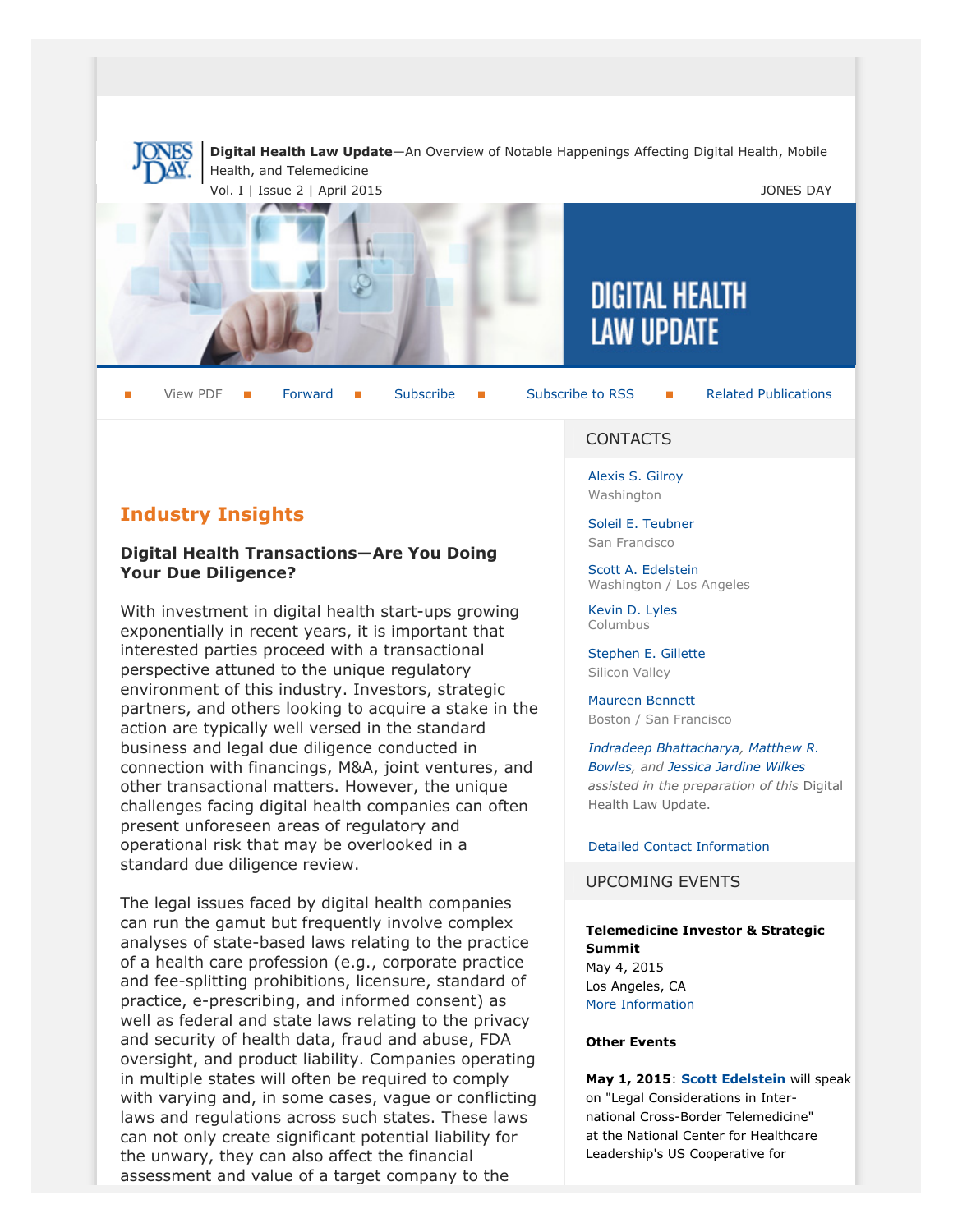extent the company will need to modify its operations or be restructured to comply with such laws.

Given the complex and rapidly evolving regulatory requirements implicated in the digital health arena, it is not uncommon for these emerging companies, despite their best intentions, to nonetheless fail to achieve compliance with many of such requirements or otherwise not be aware of how the requirements may apply.

As a result, it is critical for investors, strategic partners, and others to identify these regulatory considerations during the due diligence process as a means not only to understand the potential liabilities a target company may face, but also to determine whether the target should be required to modify its operations or structure pre- or post-closing of the transaction.

International Patient Programs event in Denver, CO.

**May 3–5, 2015**: **[Scott Edelstein](http://www.jonesday.com/sedelstein/)** and **[Alexis Gilroy](http://www.jonesday.com/agilroy/)** will speak at the [American](http://www.americantelemed.org/ata-2015/conference-overview#.VP7zo_kVihM) [Telemedicine Association's Annual Meeting](http://www.americantelemed.org/ata-2015/conference-overview#.VP7zo_kVihM) in a program titled *Telehealth Partnering in US & Abroad—A Look at Viable Strategies & Legal Considerations*. **[Doug](http://www.jonesday.com/dhpearson) [Pearson](http://www.jonesday.com/dhpearson)**, **[Bruce Olcott](http://www.jonesday.com/bolcott)**, and **[Chris](http://www.jonesday.com/cmikson) [Mikson](http://www.jonesday.com/cmikson)** will speak at a pre-conference session titled *Digital Health in Transition: Regulatory Insights for Product Developers*.

#### RELATED PRACTICE

[Digital Health & HIT](http://www.jonesday.com/digitalhealthhit/)

# **Federal Features**

**EHR Programs**—Last month, the Centers for Medicare & Medicaid Services ("CMS") and the Office of the National Coordinator for Health Information Technology ("ONC") issued their latest updates to federal initiatives promoting greater utilization of electronic health records ("EHRs"). CMS issued a [proposed rule](http://www.cms.gov/Regulations-and-Guidance/Legislation/EHRIncentivePrograms/Downloads/Stage3_Rule.pdf) to implement Stage 3 of the Medicare and Medicaid EHR Incentive Programs, which encourages meaningful use of EHRs in clinical settings. Stage 3 will require most participating providers to submit clinical quality measurement data beginning in 2018. ONC's new [certification criteria](http://www.gpo.gov/fdsys/pkg/FR-2015-03-30/pdf/2015-06612.pdf) for EHR technology (2015 Edition) focuses on [interoperability](http://www.healthit.gov/sites/default/files/ONC-Certification-Program-2015-Edition_FactSheet.pdf) and promoting enhanced data portability, transitions of care, and application programming interface, or API, capabilities.

**Telehealth Legislation**—On April 21, 2015, the technology subcommittee of the Senate Committee on Commerce, Science & Transportation held a hearing on "[Advancing](http://www.commerce.senate.gov/public/index.cfm?p=Hearings&ContentRecord_id=0c47b88f-41b1-461b-96b6-14b6a82f5632&ContentType_id=14f995b9-dfa5-407a-9d35-56cc7152a7ed&Group_id=b06c39af-e033-4cba-9221-de668ca1978a) [Telehealth Through Connectivity](http://www.commerce.senate.gov/public/index.cfm?p=Hearings&ContentRecord_id=0c47b88f-41b1-461b-96b6-14b6a82f5632&ContentType_id=14f995b9-dfa5-407a-9d35-56cc7152a7ed&Group_id=b06c39af-e033-4cba-9221-de668ca1978a)," which focused on efforts by private sector and government entities to advance digital health, particularly in rural areas. Subcommittee member Roger Wicker (R-MS) indicated his plans to reintroduce the Telehealth Enhancement Act, a bill that would expand Medicare coverage for hospital telehealth services and allow accountable care organizations to seek Medicare Advantage reimbursement for telehealth and remote patient-monitoring services. The bill was not passed during the previous Congress.

**21st Century Cures Act**—Proposed legislation, titled the 21st Century Cures Act, aims to accelerate the discovery, development, and delivery of innovative medical therapies. According to an original [discussion document](http://energycommerce.house.gov/sites/republicans.energycommerce.house.gov/files/114/Analysis/Cures/20150127-Cures-Discussion-Document.pdf) by the House Energy & Commerce Committee, the bill would allow the Secretary of Health and Human Services to waive certain restrictions on Medicare coverage of telehealth services, including the originating site requirements, geographic limitations, and type-of-provider restrictions. However, recent reports from industry sources indicate lawmakers are planning to remove these telehealth provisions from the bill. Although an updated discussion document has not yet been released, the House Subcommittee on Health is scheduled to hold a [legislative](http://energycommerce.house.gov/press-release/21st-century-cures-legislative-phase-continues) [hearing](http://energycommerce.house.gov/press-release/21st-century-cures-legislative-phase-continues) on the bill on April 30, 2015.

**VA Telehealth**—The Department of Veterans Affairs ("VA") recently submitted its fiscal year 2016 budget, proposing to earmark \$1.2 billion specifically for telehealth efforts, a nearly 10 percent increase from the prior year. The VA plans to expand telehealth operations to include audiology, intensive care, mental health, pathology, and radiology.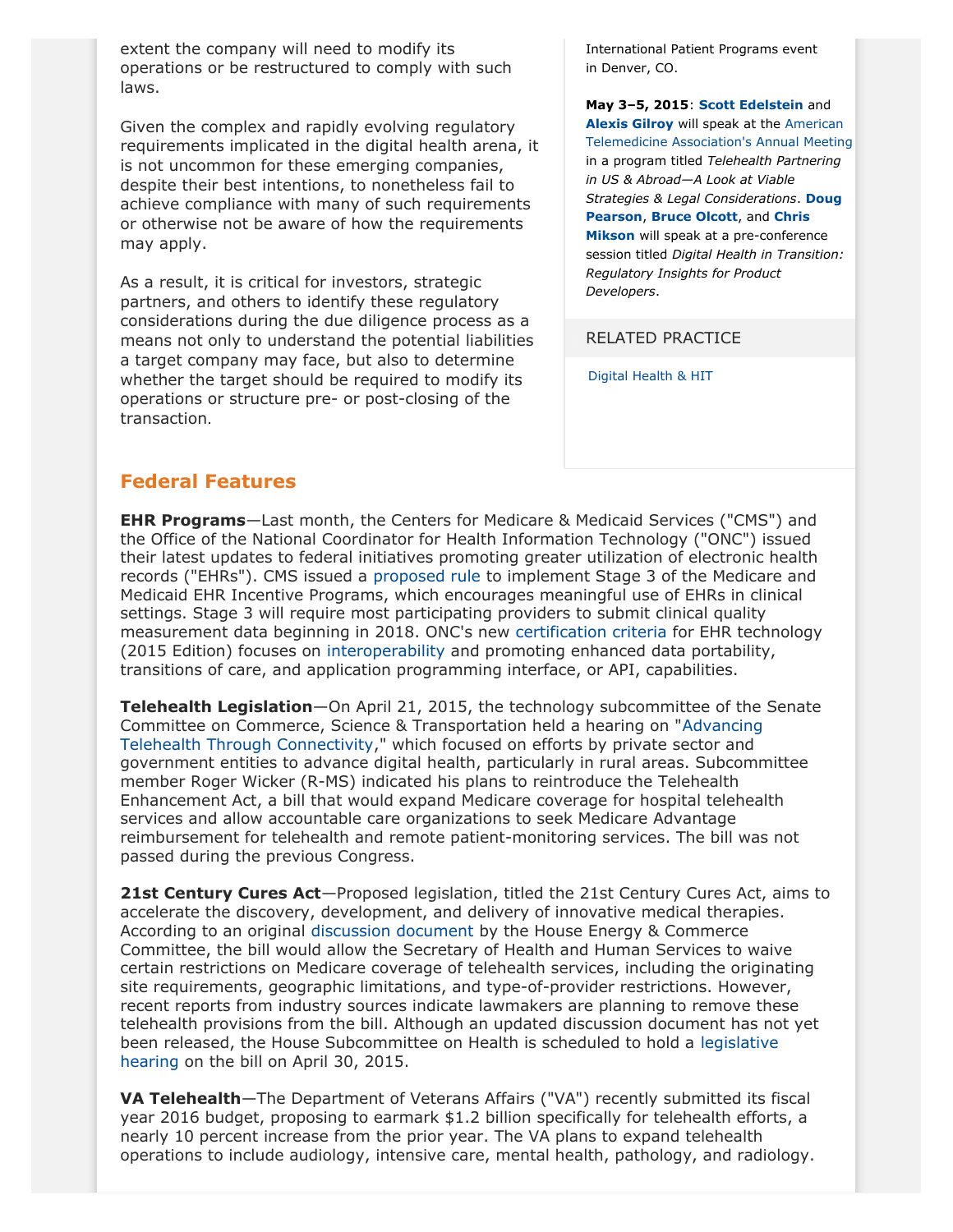# **State Summaries**

**Interstate Medical Licensure Compact**—The [Interstate Medical License Compact](http://www.licenseportability.org/assets/pdf/Interstate-Medical-Licensure-Compact-(FINAL).pdf) (the "Compact") has now been adopted by six states, including [Utah](http://le.utah.gov/~2015/bills/static/HB0121.html), [Idaho](http://www.legislature.idaho.gov/legislation/2015/H0150.pdf), [West Virginia](http://www.legis.state.wv.us/Bill_Status/bills_text.cfm?billdoc=HB2496%20SUB%20ENR.htm&yr=2015&sesstype=RS&i=2496), and [Montana](http://leg.mt.gov/bills/2015/billhtml/HB0429.htm), which have passed enabling legislation since our last *Update*. By its own terms, the Compact must be enacted in at least seven states to become effective. Eleven other states have introduced enacting legislation. Follow the status of these bills and learn about the Compact at [www.licenseportability.org.](http://www.licenseportability.org)

**Arkansas**—On April 1, 2015, Arkansas enacted the [Telemedicine Act,](http://www.cqstatetrack.com/texis/redir?id=54c7110ca) which requires providers using telemedicine to (i) be licensed in Arkansas (except for episodic consultation services) and (ii) have an existing professional relationship with the patient based on a prior in-person examination (except for certain provider consultations and cross-coverage arrangements with the patient's regular treating professional). Effective January 1, 2016, the Act also requires certain health benefit plans to cover services provided using telemedicine on parity with coverage for in-person services.

**Idaho**—Last month, Idaho's governor signed the [Idaho Telehealth Access Act](http://www.legislature.idaho.gov/legislation/2015/H0189.pdf) into law. The Act, effective July 1, 2015, allows a provider to establish a provider–patient relationship using two-way audio and visual interaction, as long as the applicable standard of care is satisfied in each instance. A provider with an established provider–patient relationship (including as established through real-time video and audio engagement) may prescribe noncontrolled substances using telehealth services. The law also includes a specific informed consent requirement.

**Mississippi**—On March 23, 2015, the Mississippi Board of Medical Licensure proposed [an](https://www.msbml.ms.gov/msbml/web.nsf/webpageedit/Updates_Filings_3-23-15Telemedicine/$FILE/3-20-15TelemedicineProposedFiling.pdf?OpenElement) [amendment](https://www.msbml.ms.gov/msbml/web.nsf/webpageedit/Updates_Filings_3-23-15Telemedicine/$FILE/3-20-15TelemedicineProposedFiling.pdf?OpenElement) to its regulations, which would define "telemedicine" as "secure videoconferencing or store and forward technology" and sets standards for telehealth providers, including a specific list of components for informed consent. Notably, the proposed rule would require physicians providing telemedicine services in Mississippi to establish a formal agreement with a Mississippi-based health entity that can manage any needs for in-person care arising from the telemedicine examination.

**Tennessee**—[HB 699](http://www.cqstatetrack.com/texis/redir?id=54dc4a882e) awaits the governor's approval. If signed, the legislation would establish an equal standard of care among services provided by both telemedicine and traditional in-person methods, effective July 1, 2015. Notably, the legislation prohibits any health care board or licensing entity from establishing a more restrictive standard of professional practice for services furnished by telehealth.

**Texas**—This month, the Texas Medical Board adopted [rules](http://www.tmb.state.tx.us/dl/DAD89645-F81F-CF51-6FF8-D0E20891625A) amending its Telemedicine Rules (TX Admin. Code, 22, Chapter 174) and its Disciplinary Guidelines (TX Admin. Code, 22, Chapter 190). The amendments (i) expanded the options for providing "telemedicine medical services" for mental health patients to allow for some services at a patient's home regardless of an in-person evaluation and (ii) clarified the Board's requirements on establishing a provider–patient relationship to require either (a) an in-person exam or (b) a face-to-face exam (for which a real-time video and audio modality would be appropriate). Reacting to significant press around the amendments, the Board issued a [press release](http://www.tmb.state.tx.us/dl/DAD89645-F81F-CF51-6FF8-D0E20891625A) to provide assistance in interpreting the modified rule. Further, the American Telemedicine Association provided [commentary](http://www.americantelemed.org/docs/default-source/policy/tx-medical-board-telemedicine-comments---ata.pdf) on the rules and highlighted concerns about the confusing nature of the rules when proposed. The rules take effect June 3, 2015, unless the state legislature overturns them.

### **Reimbursement Review**

**State Reimbursement**—Three states recently took action to enact reimbursementrelated laws:

• Last month, the governor of [Colorado](http://www.leg.state.co.us/clics/clics2015a/csl.nsf/fsbillcont2/AC2BDBA13720914B87257D90007666AD/$FILE/1029_01.pdf) signed a telemedicine parity law restricting health benefit plans from requiring in-person contact between a provider and patient for coverage of telemedicine services. The law takes effect January 1, 2017.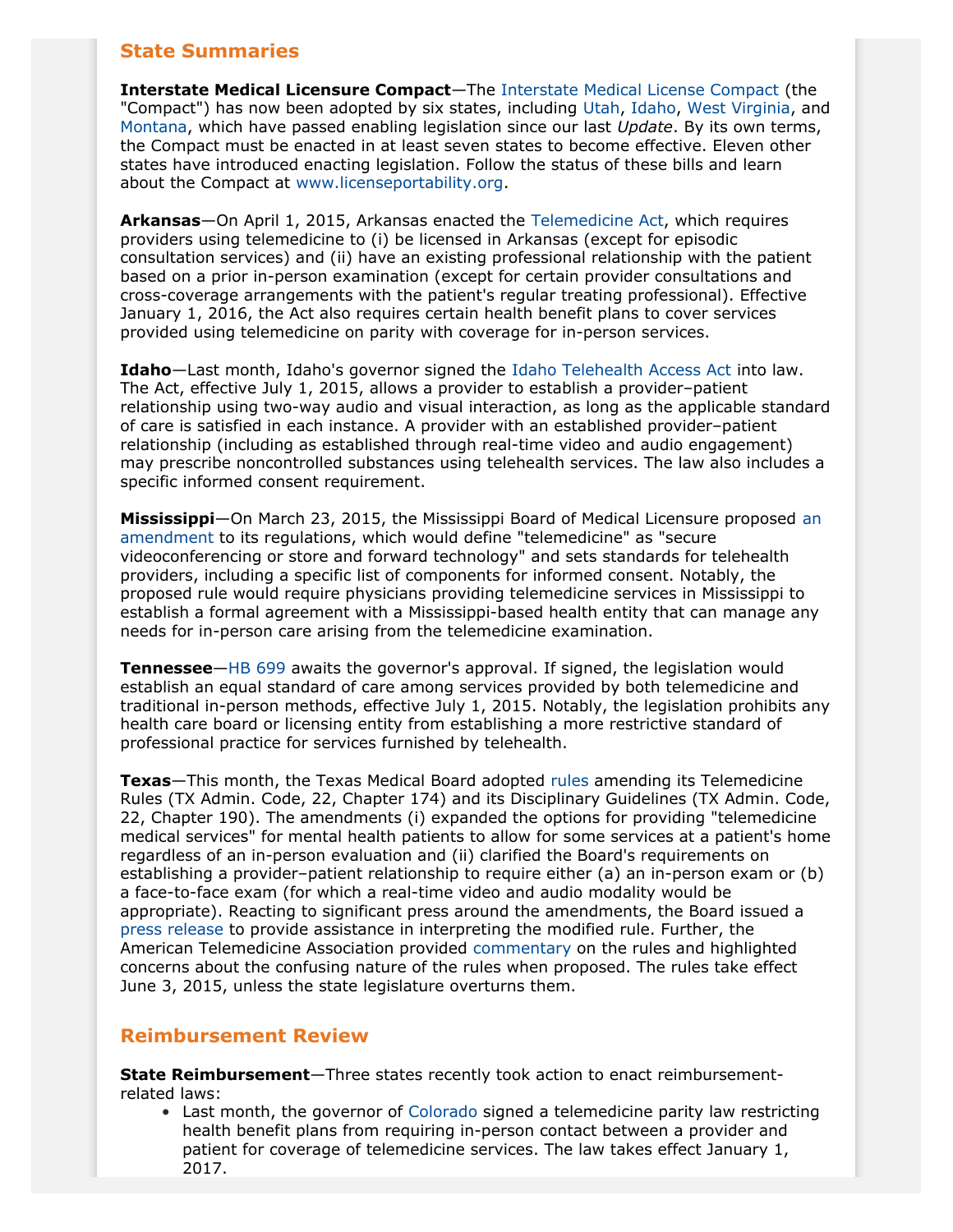- [Virginia](http://lis.virginia.gov/cgi-bin/legp604.exe?151+ful+CHAP0115) amended its telemedicine parity law to modify the definition of "telemedicine services" to include "electronic technology or media, including interactive audio or video." Private health insurance must now accommodate a broader set of modalities other than video and audio.
- Starting January 1, 2017, the state of [Washington](http://lawfilesext.leg.wa.gov/biennium/2015-16/Pdf/Bills/Senate%20Passed%20Legislature/5175-S.PL.pdf) will require public and private health plans to cover services provided by telemedicine (real-time or store-andforward) in cases where they would cover the same services in-person. Coverage for store-and-forward models requires a related face-to-face follow-up visit, which can be provided by telemedicine.

### **Global Happenings**

**India**—In March 2015, the Union government announced that 41 government medical institutions will participate in a [task force network](http://www.thehindu.com/news/cities/Delhi/govt-focuses-on-telemedicine/article6992510.ece?homepage=true) aimed at addressing doctor shortages in rural India. The network will facilitate online consultations between medical colleges and peripheral health facilities, offering direct care to patients and educational resources for practitioners. Coinciding with this initiative, the India Medical Association has sponsored a ["Telemedicine Day](http://www.thehindu.com/news/cities/chennai/telemedicine-must-be-used-to-combat-doctor-shortage/article7029878.ece?homepage=true)" to promote widespread adoption of digital solutions to the nation's health care challenges.

**South Korea**—The Ministry of Health & Welfare is facilitating a pilot program to expand telehealth services directly to patients in remote locations. Previously, South Korea restricted such services to consultations between health care practitioners at clinics. If the program is successful, it could be adopted as permanent law.

**United Kingdom**—The 2015 UK Budget included plans for significant investments in the "Internet of Things" ("IoT"), such as digital health. UK Chancellor of the Exchequer George Osborne also announced a  $E20$  million funding boost in the budget for four health and social care information projects, including the "Connected Health Cities" initiative, which aims to assemble data, experts, and technology to generate new information that will help shape health and social care in England's northern regions. Some industry analysts predict that net revenue generated from IoT services could range from £800 billion to £1.5 trillion by 2020, and a significant aspect of this would be in health care services. Recent research published in the *British Medical Journal* found that using telehealth devices to monitor patients' health reduced hospital admissions by 18 percent and deaths by 46 percent (compared with usual care). The UK government's announcements are therefore part of a broader policy agenda to institutionalize digital technologies in health care services. In the past year, the National Health Service has been subject to significant cutbacks in funding, and digital technology is widely seen as a means to partly address the funding gap.

### <span id="page-3-0"></span>**Jones Day Digital Health Law Contacts**

**[Alexis S. Gilroy](http://www.jonesday.com/agilroy)** Washington +1.202.879.5552 [agilroy@jonesday.com](mailto:agilroy@jonesday.com)

**[Kevin D. Lyles](http://www.jonesday.com/kdlyles)** Columbus +1.614.281.3821 [kdlyles@jonesday.com](mailto:kdlyles@jonesday.com)

**[Soleil E. Teubner](http://www.jonesday.com/steubner)** San Francisco +1.415.875.5709 [steubner@jonesday.com](mailto:steubner@jonesday.com)

**[Stephen E. Gillette](http://www.jonesday.com/segillette)** Silicon Valley +1.650.739.3997 [segillette@jonesday.com](mailto:segillette@jonesday.com) **[Scott A. Edelstein](http://www.jonesday.com/sedelstein)**

Washington / Los Angeles +1.202.879.5572 / +1.213.243.2160 [sedelstein@jonesday.com](mailto:sedelstein@jonesday.com)

**[Maureen Bennett](http://www.jonesday.com/mbennett)**

Boston / San Francisco +1.617.449.6884 / +1.415.875.5772 [mbennett@jonesday.com](mailto:mbennett@jonesday.com)